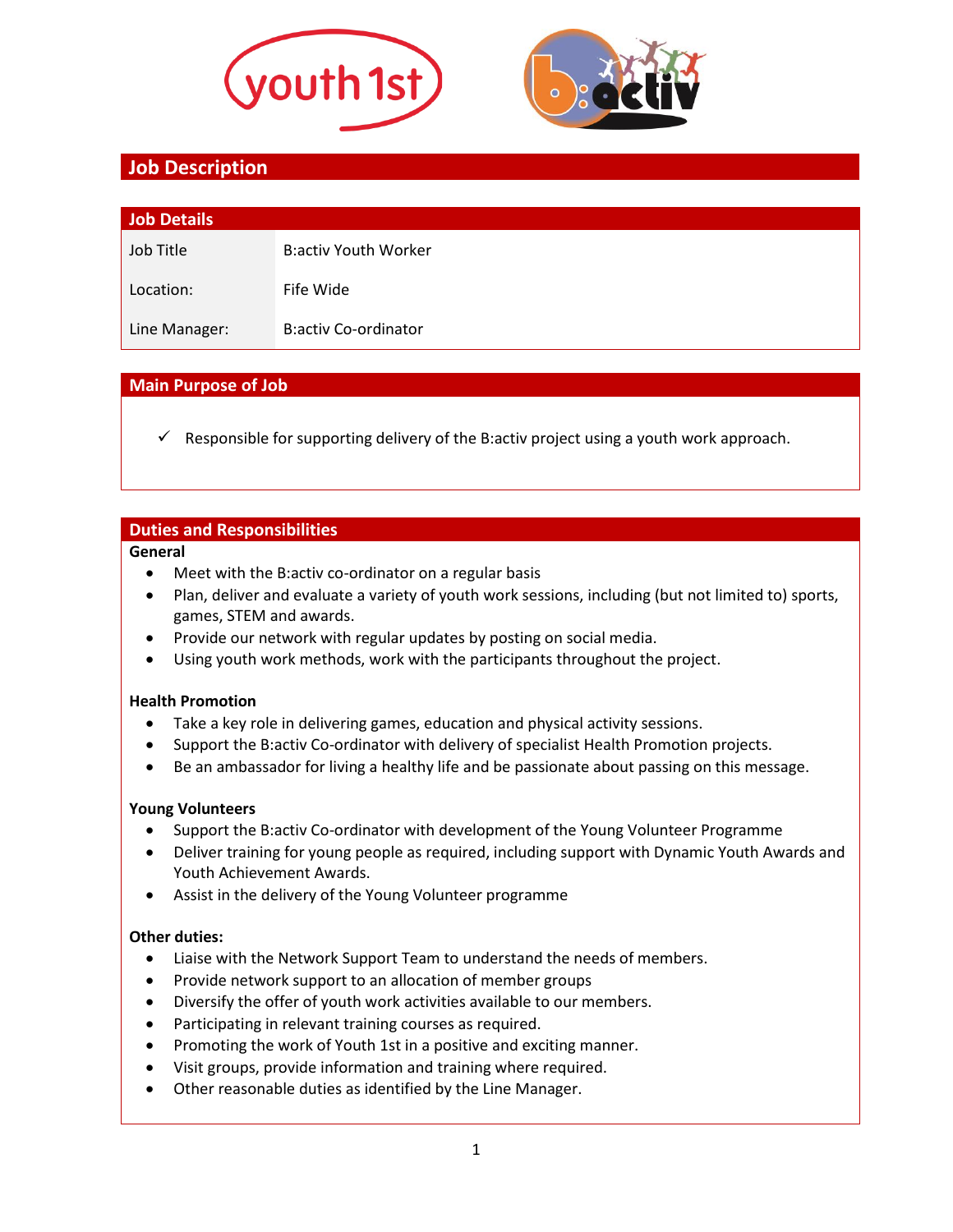



| <b>Person Specification</b>             |                                                                                                                                                                                                                                                                                                                                                                                                                                                                            |  |
|-----------------------------------------|----------------------------------------------------------------------------------------------------------------------------------------------------------------------------------------------------------------------------------------------------------------------------------------------------------------------------------------------------------------------------------------------------------------------------------------------------------------------------|--|
| <b>Qualifications</b>                   | Relevant qualification in youth work or equivalent                                                                                                                                                                                                                                                                                                                                                                                                                         |  |
| Relevant<br><b>Experience/Knowledge</b> | Experience of Youth Work or Sports Coaching<br>Ability to work collaboratively with other workers and organisations<br>Ability to engage positively with young people                                                                                                                                                                                                                                                                                                      |  |
| <b>Skills and Abilities</b>             | Strong session planning and delivery skills.<br>٠<br>Ability to motivate others, engage and encourage participation.<br>Administrative, planning and evaluation abilities<br>Excellent interpersonal skills with the ability to engage effectively<br>with individuals at all levels.<br>Skilled user of IT with good working knowledge of MS Office<br>Ability to travel throughout Fife<br>Ability to work flexibly including evenings, weekends and school<br>holidays. |  |
| <b>Personal Attributes</b>              | Self-motivated with enthusiastic and energetic approach<br>Confident approach to own learning and continuous improvement<br>of your work<br>Actively demonstrates the values held by Youth 1st                                                                                                                                                                                                                                                                             |  |